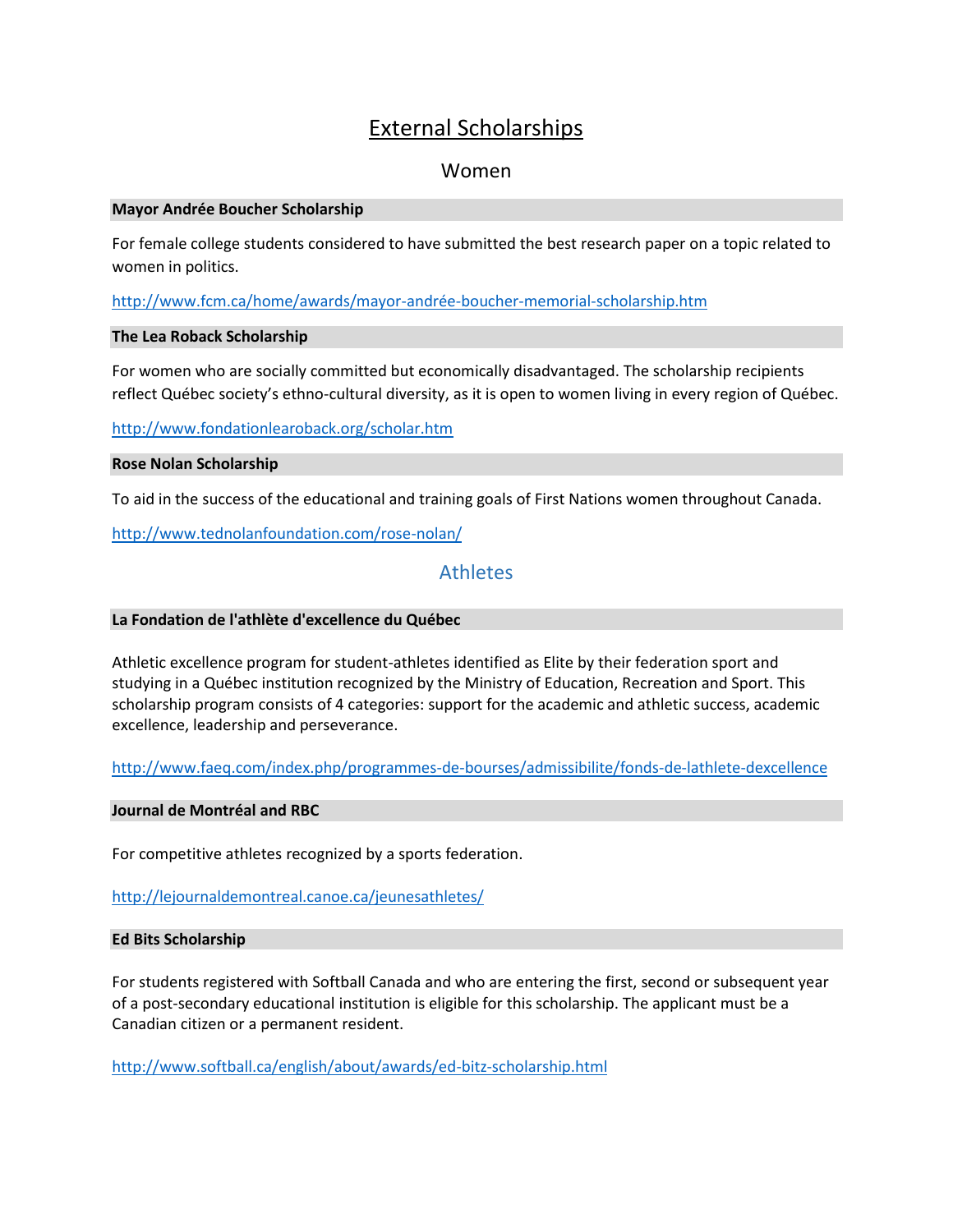#### **Jump Canada Bursary**

In recognition of the difficulty young riders face as they strive to continue their education while competing at high levels of equestrian sport, Jump Canada has developed a bursary program for competitors ages 14-21 in the hunter, jumper and equitation divisions.

[http://www.equinecanada.ca/jumpcanada/index.php?option=com\\_content&task=view&id=128&Itemid](http://www.equinecanada.ca/jumpcanada/index.php?option=com_content&task=view&id=128&Itemid=3) [=3](http://www.equinecanada.ca/jumpcanada/index.php?option=com_content&task=view&id=128&Itemid=3)

# Financial Need

#### **SuperKutz Scholarships**

For deserving young people in the Montreal area, whose dreams of pursuing post-secondary education are limited by their financial situations.

[http://www.superkutzfoundation.com/scholarship\\_information](http://www.superkutzfoundation.com/scholarship_information)

#### **Kin Canada Scholarship**

For applicants demonstrating community and school involvement, knowledge of Kin Canada and financial need.

<http://www.kincanada.ca/bursaries>

#### **Desjardins Foundation Scholarship**

For students who persevere with their studies despite difficult personal situations. Such situations are taken into account when evaluating candidates as they are asked to briefly describe any personal situation that has affected their studies. The selection criteria are academic excellence, community involvement (school, cooperative, sports, community, cultural and business activities, etc.), and financial need and situation.

[http://www.desjardins.com/en/a\\_propos/fondation-desjardins/bourses-education/index.jsp](http://www.desjardins.com/en/a_propos/fondation-desjardins/bourses-education/index.jsp)

## **Canadian Scholarship Trust Plan/Learning Matters Education Charity**

The Learning Matters Education Charity provides financial assistance to Canadian children who otherwise wouldn't be able to afford post-secondary school.

Bursaries are made available to Canadian undergraduate post-secondary students who intend to make a positive contribution to Canadian society, and who have a demonstrated financial need.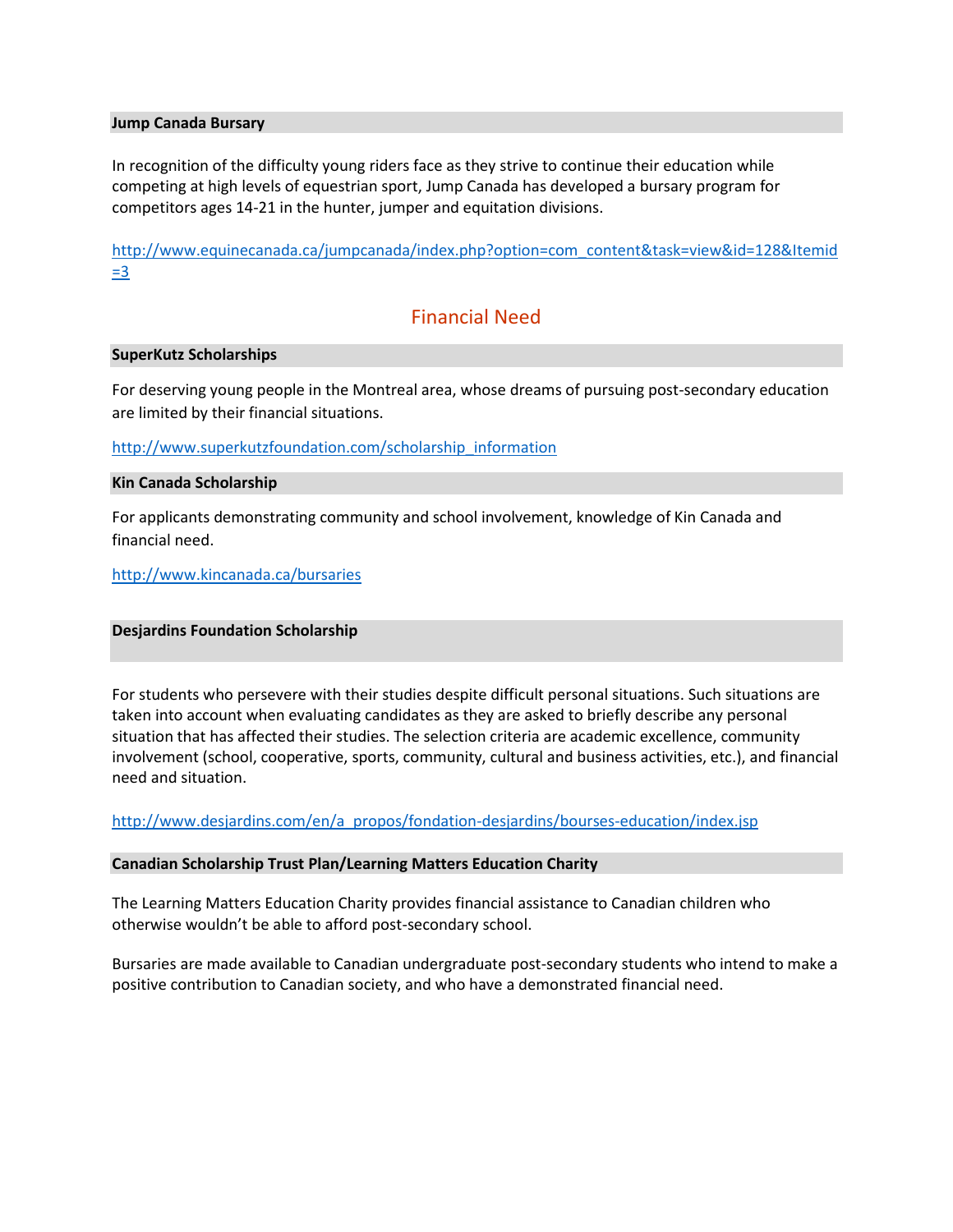# Special Needs, Medical situation

#### **Neads**

The NEADS National Student Awards Program is offered to encourage full access to post-secondary education for persons with disabilities, who often have greater barriers to participation in higher education, as well as extra costs because of their disabilities.

<http://www.neads.ca/en/about/projects/ete2/scholarship/>

#### **AUCC Scholarship for Students with Disabilities**

For students in full-time studies leading to a first undergraduate degree (in any discipline) who have a functional limitation resulting from a physical, sensory or mental impairment which affects their ability to participate fully in post-secondary education.

<https://juno.aucc.ca/wes/hes.aspx?pg=934&oth=0002722009>

#### **Sun Life Financial Peer Support Scholarship**

The purpose of the Peer Scholarship is to assist peer volunteers and participants with a spinal cord injury or other physical disability to advance their post-secondary education in the disability field.

<http://www.disabilityawards.ca/details.php?lang=EN&ID=66>

#### **Copnick/Hilliard Scholarship**

The purpose of this scholarship is to assist students with a spinal cord injury to advance their postsecondary education.

<http://www.spinalcordinjurysask.com/resources/scholarships/>

#### **The Alliance for Equality of Blind Canadians (AEBC)**

The AEBC offers scholarships to recognize outstanding blind, deaf-blind, and partially sighted postsecondary school students.

<http://www.blindcanadians.ca/programs/scholarship>

#### **Canadian Hard of Hearing Association**

Applicants to these scholarship programs must be either hard of hearing, deafened or oral deaf. Support documentation is required. Eligible applicants may be first-time or returning post-secondary students, registered in a full-time program. Field of study is not a factor in the selection process.

<http://www.chha.ca/chha/scholarships-chha.php>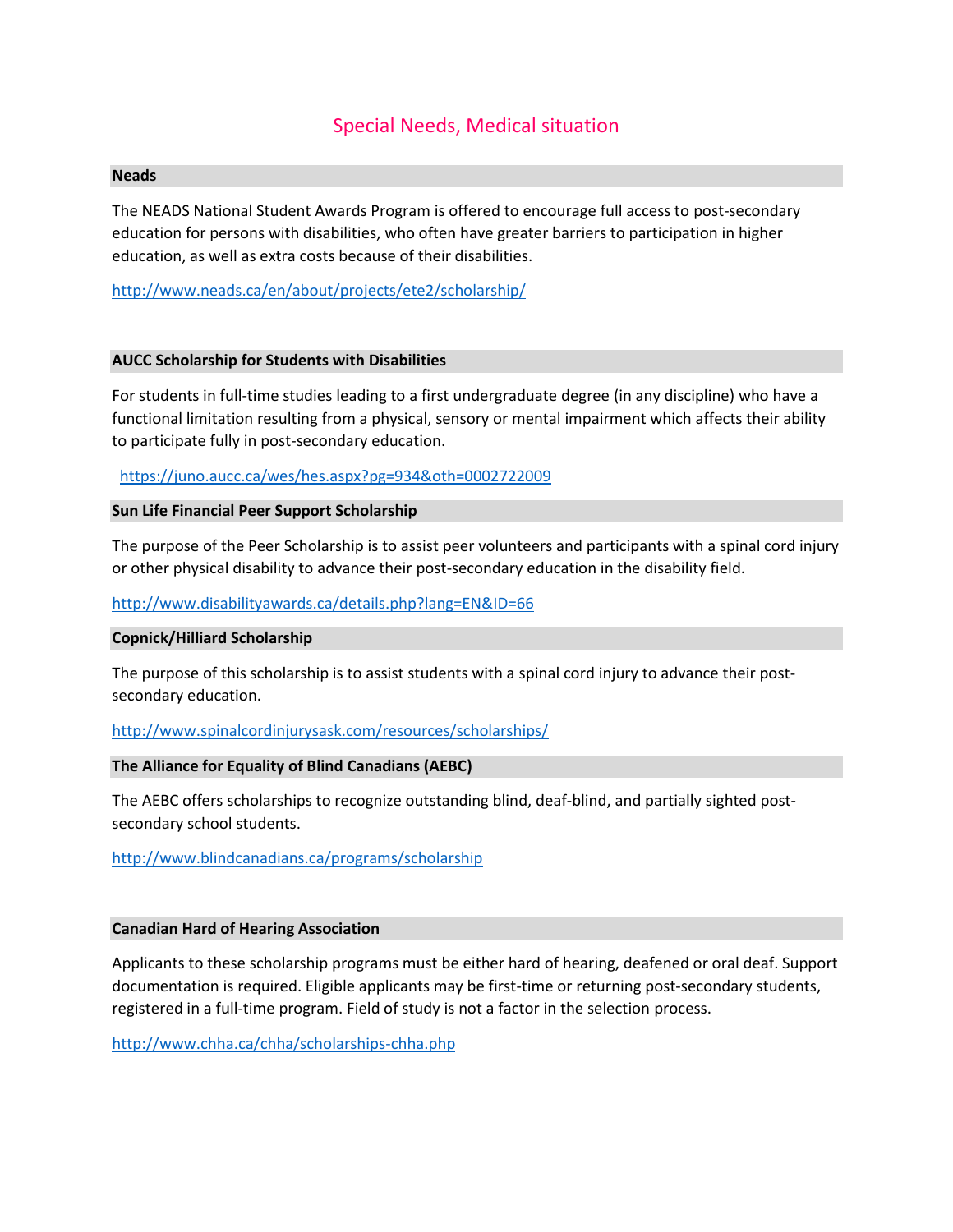#### **[CNIB Scholarships](http://www.cnib.ca/en/about/awards/Scholarships/Pages/CNIB_Scholarships.aspx)**

CNIB Scholarships will be awarded to a Canadian student who is blind or partially sighted for the purpose of attending a Canadian post-secondary institution.

<http://www.cnib.ca/en/about/awards/Scholarships/Pages/default.aspx>

<http://www.cst.org/en/about-cst/bursaries>

#### **Shire Canada**

The Shire Canada ADHD Scholarship Program supports people diagnosed with ADHD who are pursuing higher education.

<http://www.shireadhdscholarship.com/CA-EN/>

# Cultural Communities- New arrivals

#### **Fochapee**

Scholarships awarded for effort, to students **of Haitian descent,** admitted in cegep.

[http://www.fochapee.org](http://www.fochapee.org/)

#### **RBC Aboriginal Student Awards Program**

To assist Aboriginal students in completing post-secondary education, and provide an opportunity for RBC to strengthen its relationship with the Aboriginal community. Selected students are awarded up to \$4,000 each academic year, for two to four years, to use towards tuition, textbooks, supplies and living expenses.

[http://www.rbc.com/careers/aboriginal\\_student\\_awards.html](http://www.rbc.com/careers/aboriginal_student_awards.html)

#### **Quebec Black Medical Association**

Every year, the Quebec Black Medical Association awards scholarships to deserving individuals. For fulltime student registered in a medically related field in a Québec high school, cegep or university and involvement in the Black Community.

#### <http://www.qbma.ca/?q=node/84>

#### **Jackie Robinson Career Scholarships**

To honour Black students who are currently pursuing full-time studies in a professional or technology program at a CEGEP.

<http://www.basfund.ca/en/scholarship.html>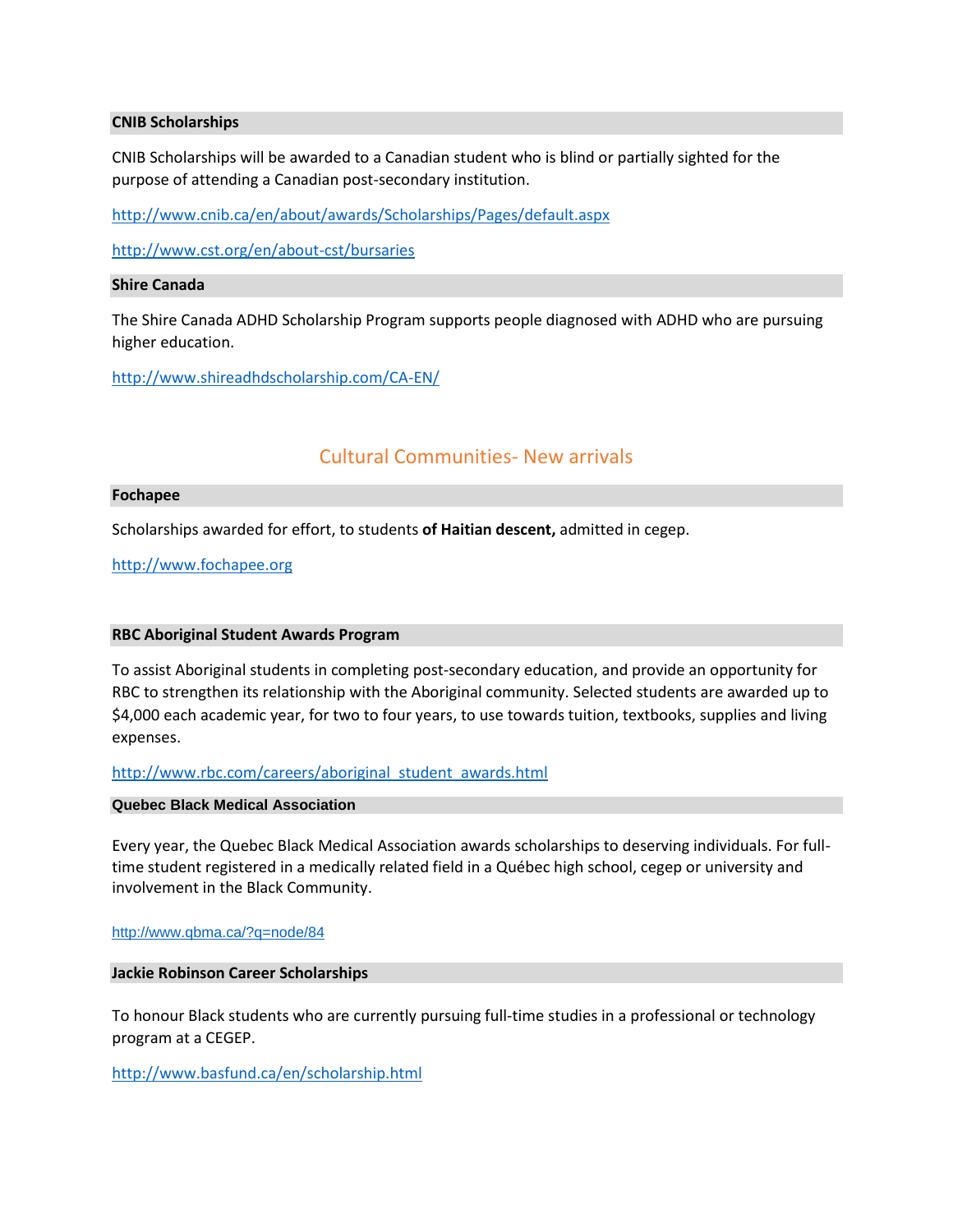# Specific to a Program of Study/Career Plan/Language

# **Bourse CA for Commerce Students:**

This program is intended for students registered in a cegep program leading to university studies in management (business administration, accounting sciences or equivalent). [http://votreportail.cpaquebec.ca/la-profession-et-lordre/fondation-des-cpa/bourses-et-prix/bourses](http://votreportail.cpaquebec.ca/la-profession-et-lordre/fondation-des-cpa/bourses-et-prix/bourses-collegiales.html)[collegiales.html](http://votreportail.cpaquebec.ca/la-profession-et-lordre/fondation-des-cpa/bourses-et-prix/bourses-collegiales.html)

#### **Ordre des ingénieurs Fondation (for Science Students)**

Fifteen scholarships worth \$2,000 each will be awarded to students who are enrolled at a cegep and intend to continue their engineering studies at university. <http://www.foiq.qc.ca/eng/fondation.html>

#### **Mensa Canada Scholarship Program**

For continuing full-time post-secondary students, this scholarship is awarded to the best essay submission outlining a career plan describing the means to undertake to achieve a goal.

#### <http://www.mensacanada.ca/rules.html>

## **Retail as a Career Scholarship**

To be considered for one of the scholarships applicants must be enrolled full-time or part-time at a Canadian college or university during a fall semester, pursuing a retail, business or marketing-related program and currently working part-time or full-time within the retail industry.

#### <http://www.retailcouncil.org/education/retail-as-a-career-scholarship-program>

#### **Les Bourses Méritas de l'OTPQ**

For student pursuing studies in a technical program.

[http://www.otpq.qc.ca/portail\\_etudiant/programmes-de-bourses.html](http://www.otpq.qc.ca/portail_etudiant/programmes-de-bourses.html)

#### **Explore Language Bursary**

Explore is a five-week intensive language-immersion course. You can take the course in the spring or summer, whichever you prefer. Participants in Explore receive a \$2,200 bursary (taxable income) that covers tuition fees for the courses, instructional materials, meals and accommodations, workshops, and other mandatory activities.

<http://www.myexplore.ca/en/>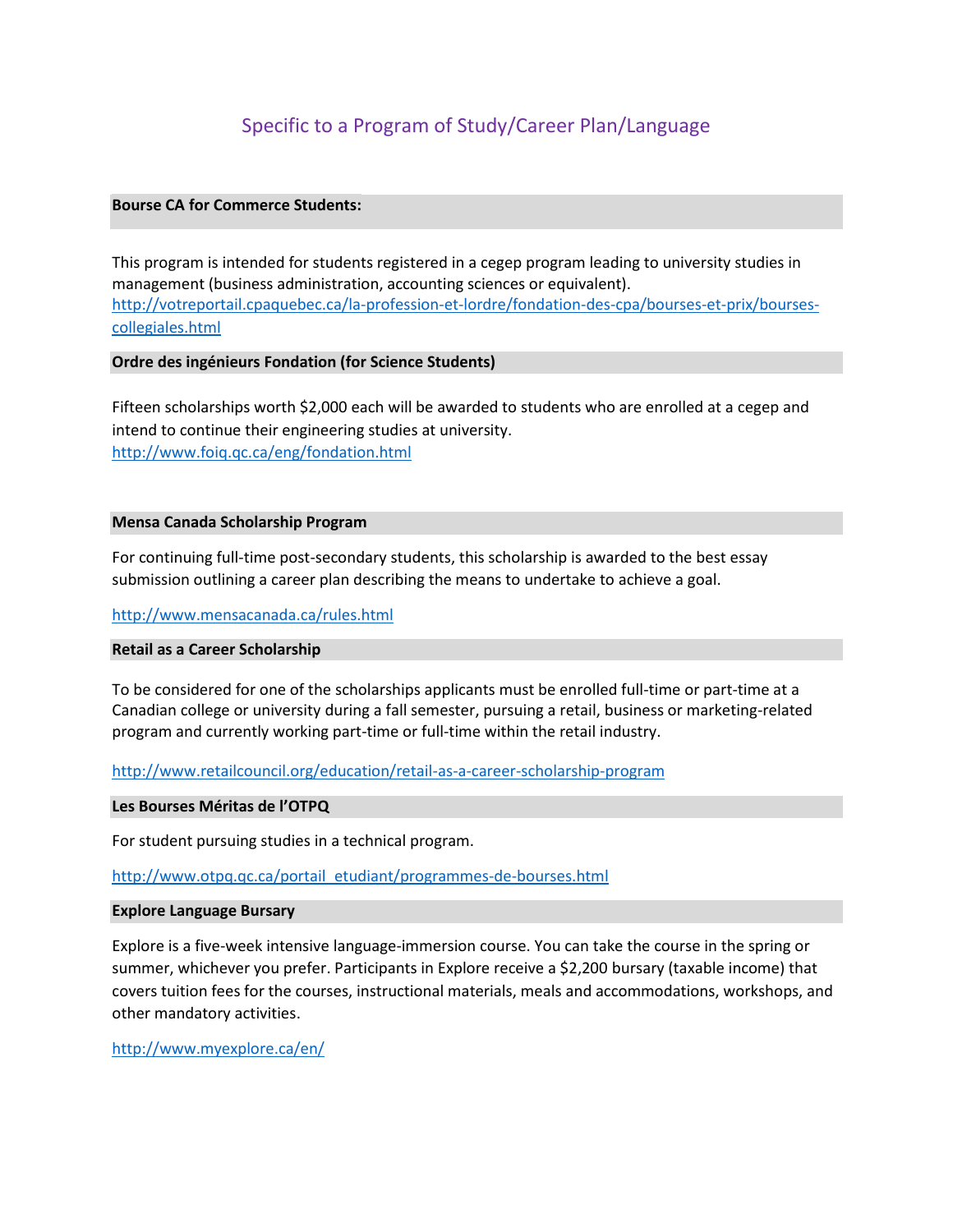#### **Bourse Fernand-Seguin**

Opened to aspiring young journalists, this scholarship offers them the chance to be noticed by Scientific Medias.

<http://www.acs.qc.ca/bourse-fernand-seguin.html>

## **David Squires Foundation Scholarships**

The Squires Foundation provides scholarships to students who demonstrate significant financial need, are Canadian citizens or landed Immigrants, are in a full-time Computer Science/CIS program at a university or college and maintain high scholastic achievement. <http://dsfs.iticanada.ca/>

#### **Mc-Graw-Hill Ryerson Students Scholarships**

For students studying a degree, diploma or certificate at an accredited college or university in Canada during the current academic year.

<http://www.mheducation.ca/highereducation/students/scholarship-awards/>

## **Team Tim Horton's Scholarship**

The scholarship is designed to recognize restaurant team members and their children or grandchildren who believe in giving back to the community (through volunteer work) and would like to pursue postsecondary education.

# <http://www.timhortons.com/ca/en/join/scholarship.html>

#### **Electro Federation Canada**

The scholarship is designed to help student across Canada reach their education and career in the electrical and electronics industries.

#### [http://www.efcscholarship.fluidreview.com](http://www.efcscholarship.fluidreview.com/)

#### **The Canadian Medical Hall of Fame-Great West and London Life scholarship program**

Scholarship opportunities are available for first year students attending cegep who are aspiring to a career in Medicine or in Health Sciences.

<http://cdnmedhall.org/scholarship-high-school-students>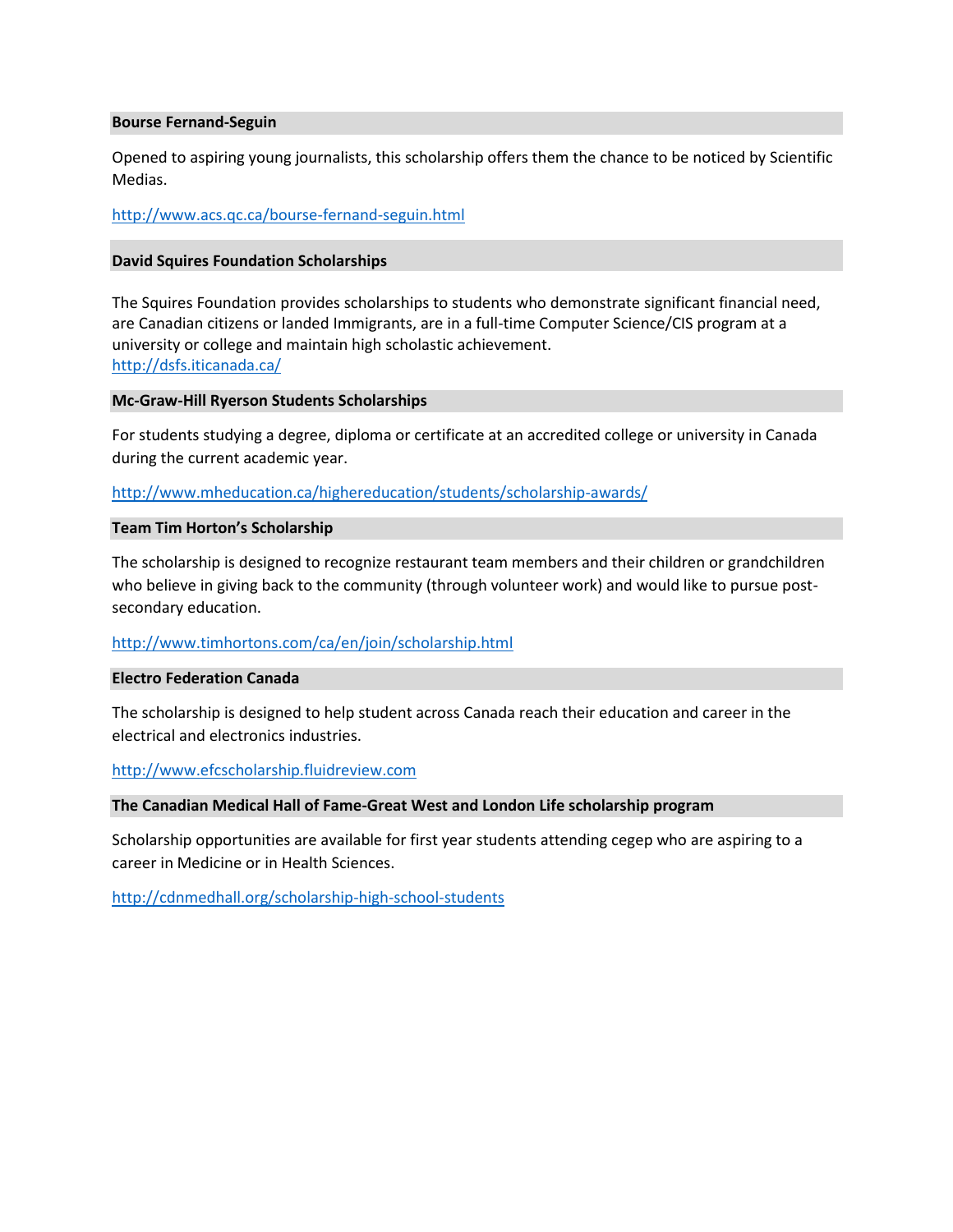# Extra curricular Activities

#### **Top 20 Under 20**

Open to all young Canadians under the age of 20—regardless of race, gender and/or religious affiliations. The only requirement is leadership and innovation that has led to the improvement of a school, community, province and/or country.

## <http://www.top20under20.ca/en/AboutTop20/AwardOverview.htm>

#### **Terry Fox**

Eligible to students in Québec, you must be entering 2nd year cegep or university and involved in voluntary humanitarian work. The student must maintain a satisfactory academic standing and continued involvement in voluntary humanitarian and community work.

# [http://www.terryfoxawards.ca/application\\_info.html](http://www.terryfoxawards.ca/application_info.html)

## **Out on Bay Street Scholarship**

For students who are committed to supporting, and who make a difference in, their LGBTQ (Lesbian, Gay, Bisexual, Transgender, Queer) and wider community. This scholarship provides them with resources to help achieve their educational goals.

<http://outonbayst.org/initiatives/scholarshipawards/application/>

#### **Canada's Top Teen Philanthropist Contest**

To be eligible for the prize, students must be between the ages of 13-19 on the submission deadline date (December), be a citizen or permanent resident of Canada, have donated money, goods, services or time to support a charitable cause, for at least one year, provide at least one example of the results or "impact" of your actions and ensure your fundraising or volunteer activity is associated with a registered Canadian charity.

#### <http://www.mackenzieinvestments.com/en/pub/products/charitable/cttp/index.shtml>

#### **Future Aces Scholarship**

For students who participate extensively in activities that focus on character, community service, volunteerism and humanitarian causes.

#### <http://www.futureaces.org/>

#### **The Scouts Canada Scholarship**

The program provides financial support to members of Scouts Canada entering or continuing in full-time studies at Canadian universities or colleges. All recipients are motivated youth who, with the help of their scouting experiences, have demonstrated outstanding leadership qualities and a desire to create a better world. As they progress through life, these skills will be carried with them as they become